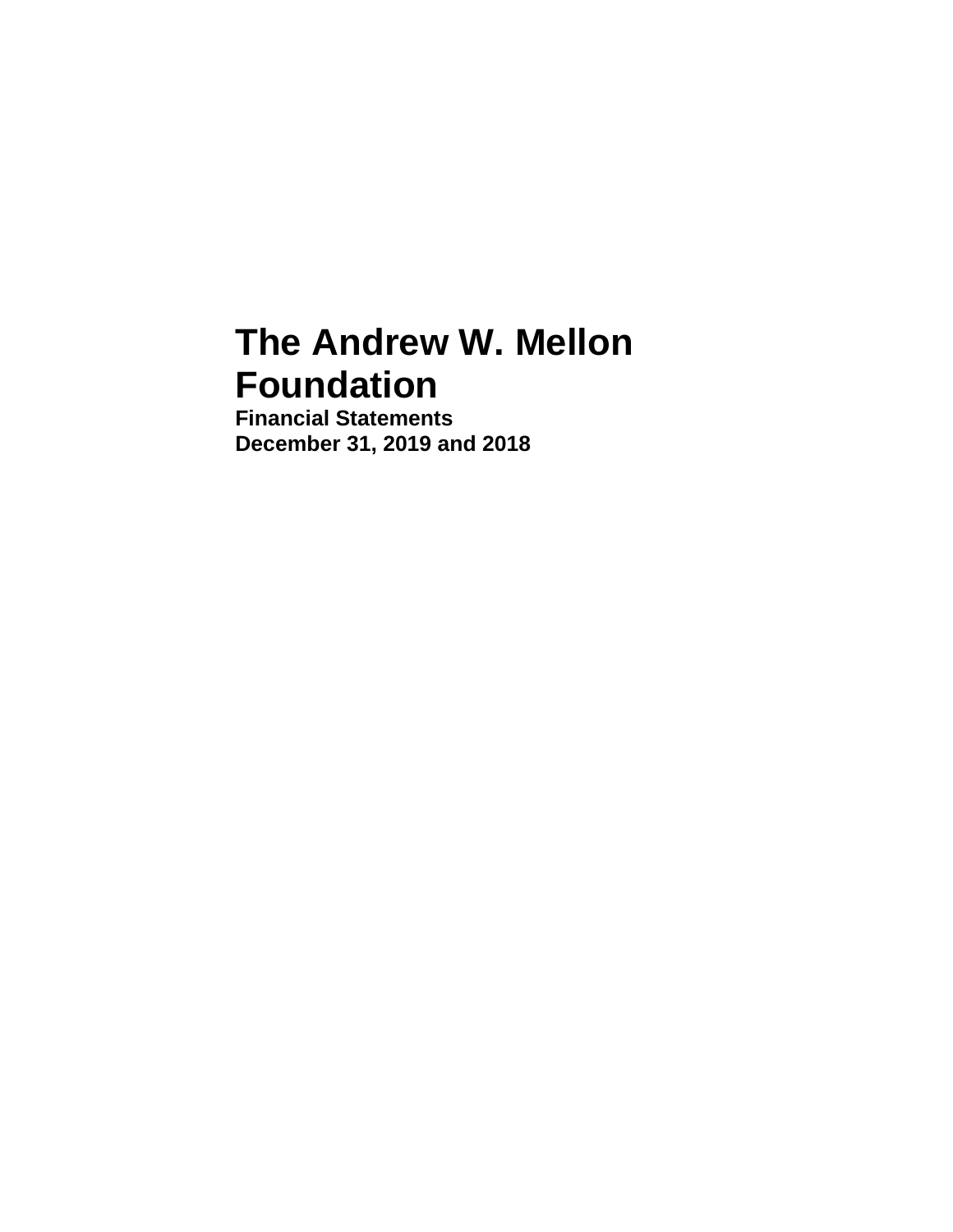# The Andrew W. Mellon Foundation Index December 31, 2019 and 2018

# Page(s)

| <b>Financial Statements</b> |  |
|-----------------------------|--|
|                             |  |
|                             |  |
|                             |  |
|                             |  |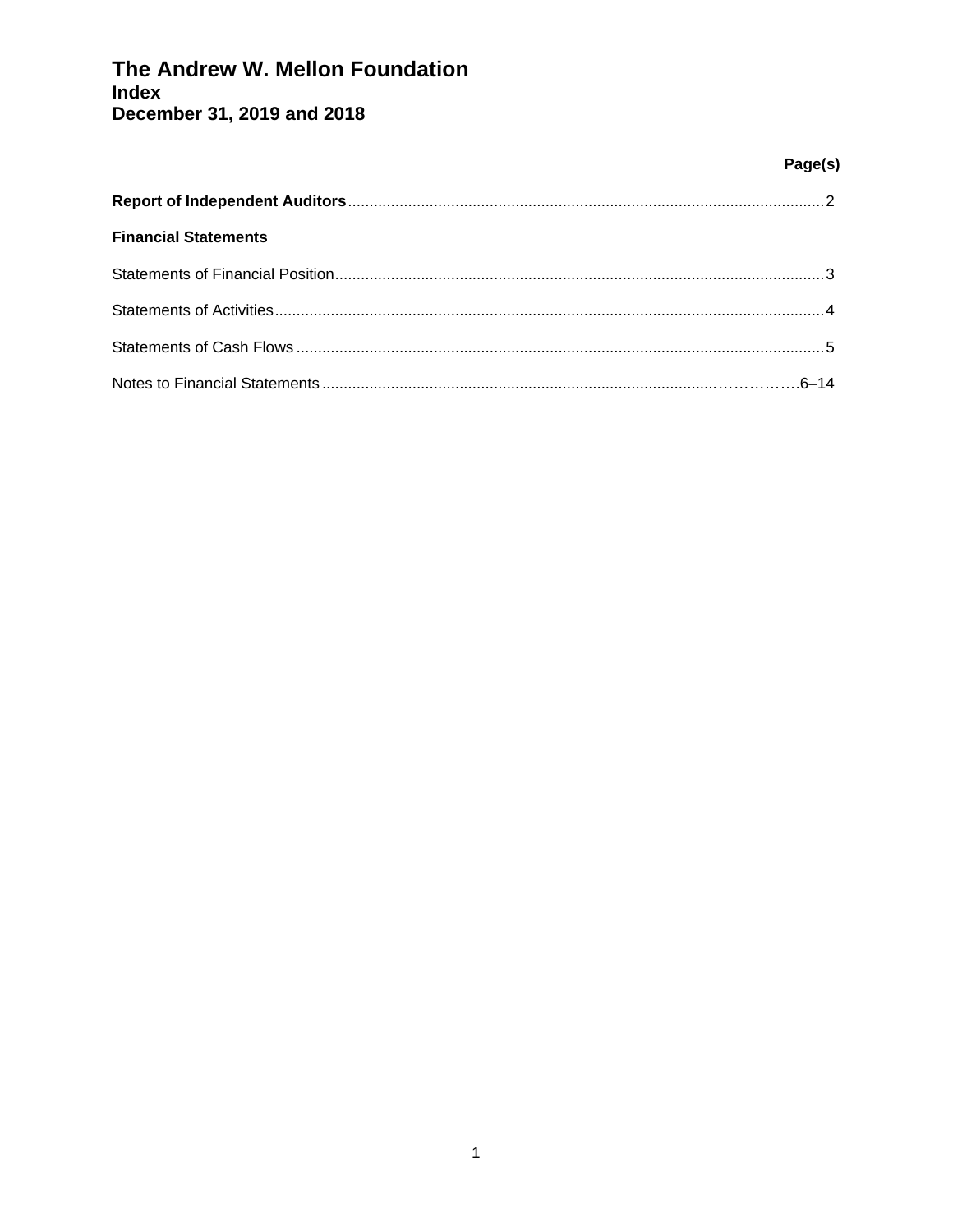

# **Report of Independent Auditors**

To the Board of Trustees of The Andrew W. Mellon Foundation

We have audited the accompanying financial statements of The Andrew W. Mellon Foundation, which comprise the statements of financial position as of December 31, 2019 and 2018, and the related statements of activities and statements of cash flows for the years then ended.

# *Management's Responsibility for the Financial Statements*

Management is responsible for the preparation and fair presentation of the financial statements in accordance with accounting principles generally accepted in the United States of America; this includes the design, implementation and maintenance of internal control relevant to the preparation and fair presentation of financial statements that are free from material misstatement, whether due to fraud or error.

# *Auditors' Responsibility*

Our responsibility is to express an opinion on the financial statements based on our audits. We conducted our audits in accordance with auditing standards generally accepted in the United States of America. Those standards require that we plan and perform the audit to obtain reasonable assurance about whether the financial statements are free from material misstatement.

An audit involves performing procedures to obtain audit evidence about the amounts and disclosures in the financial statements. The procedures selected depend on our judgment, including the assessment of the risks of material misstatement of the financial statements, whether due to fraud or error. In making those risk assessments, we consider internal control relevant to the Company's preparation and fair presentation of the financial statements in order to design audit procedures that are appropriate in the circumstances, but not for the purpose of expressing an opinion on the effectiveness of the Company's internal control. Accordingly, we express no such opinion. An audit also includes evaluating the appropriateness of accounting policies used and the reasonableness of significant accounting estimates made by management, as well as evaluating the overall presentation of the financial statements. We believe that the audit evidence we have obtained is sufficient and appropriate to provide a basis for our audit opinion.

# *Opinion*

In our opinion, the financial statements referred to above present fairly, in all material respects, the financial position of The Andrew W. Mellon Foundation as of December 31, 2019 and 2018, and the changes in its net assets and its cash flows for the years then ended in accordance with accounting principles generally accepted in the United States of America.

fricewaterhouse Coopers LLP

May 29, 2020 New York, New York

*PricewaterhouseCoopers LLP, PricewaterhouseCoopers Center, 300 Madison Avenue, New York, New York 10017 T: (646) 471 3000, F: (813) 286 6000,* www.pwc.com/us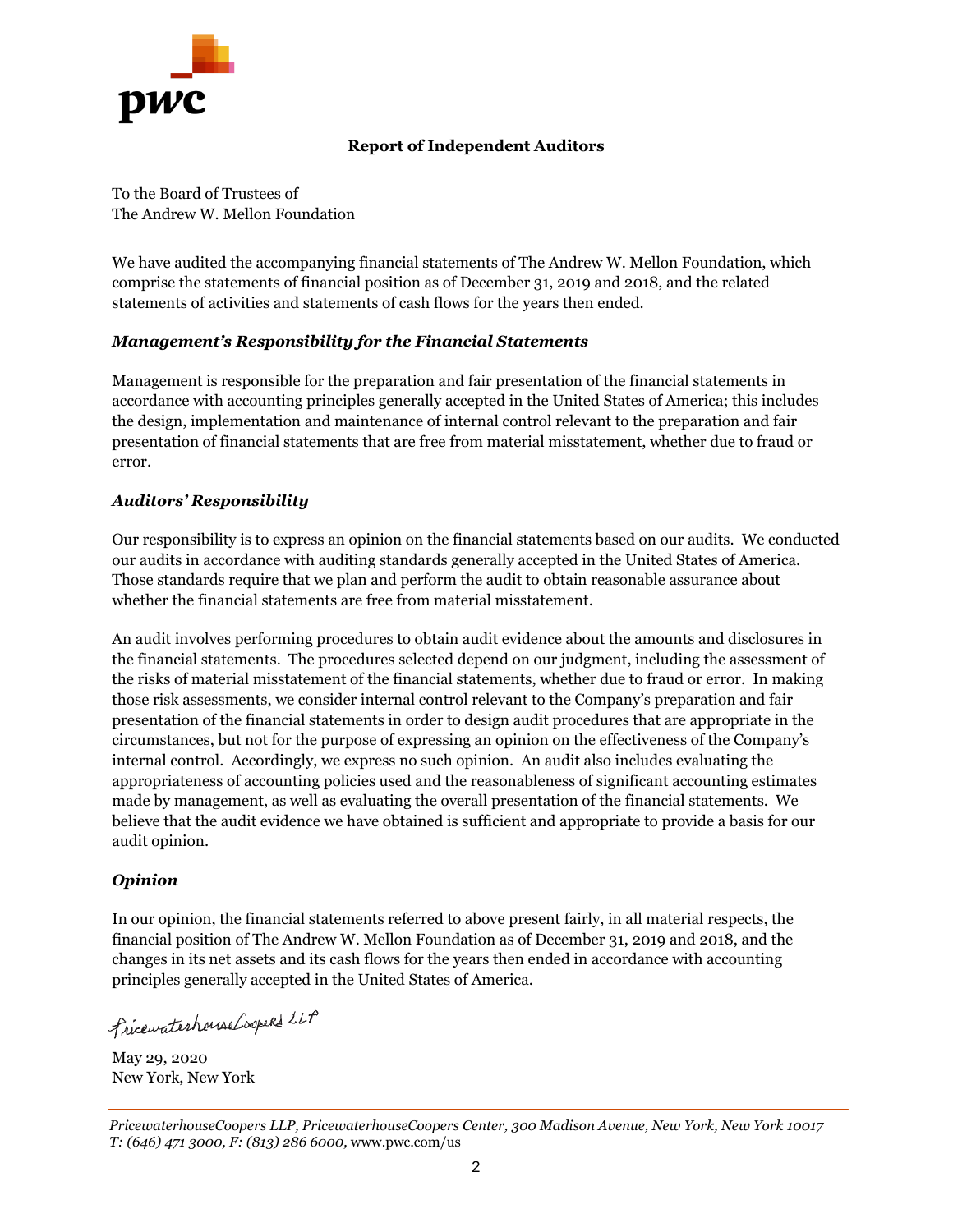# **The Andrew W. Mellon Foundation Statements of Financial Position December 31, 2019 and 2018**

| (in thousands of dollars)                                                                                                                  | 2019                       | 2018                       |
|--------------------------------------------------------------------------------------------------------------------------------------------|----------------------------|----------------------------|
| <b>Assets</b><br>Investments<br>Redemptions receivable and prepaid subscriptions                                                           | \$<br>6,789,698<br>144,849 | \$<br>6,161,815<br>346,874 |
|                                                                                                                                            | 6,934,547                  | 6,508,689                  |
| Cash<br>Investment receivable<br>Other assets, including prepaid taxes<br>Property, at cost, less accumulated depreciation of \$42,031 and | 9,000<br>2,800<br>21,970   | 5,742<br>2,670<br>12,115   |
| \$39,566 at December 31, 2019 and 2018, respectively                                                                                       | 25,380                     | 27,240                     |
| Total assets                                                                                                                               | \$<br>6,993,697            | \$<br>6,556,456            |
| <b>Liabilities and Net Assets</b><br>Liabilities                                                                                           |                            |                            |
| Grants payable                                                                                                                             | 98,554                     | 96,552                     |
| Accrued expenses                                                                                                                           | 8,781                      | 6,103                      |
| Deferred federal excise tax                                                                                                                | 23,300                     | 26,300                     |
| Debt                                                                                                                                       | 44,350                     | 44,350                     |
| <b>Total liabilities</b>                                                                                                                   | 174,985                    | 173,305                    |
| Net assets without donor restrictions                                                                                                      | 6,818,712                  | 6,383,151                  |
| Total liabilities and net assets                                                                                                           | 6,993,697                  | \$<br>6,556,456            |

The accompanying notes are an integral part of these financial statements.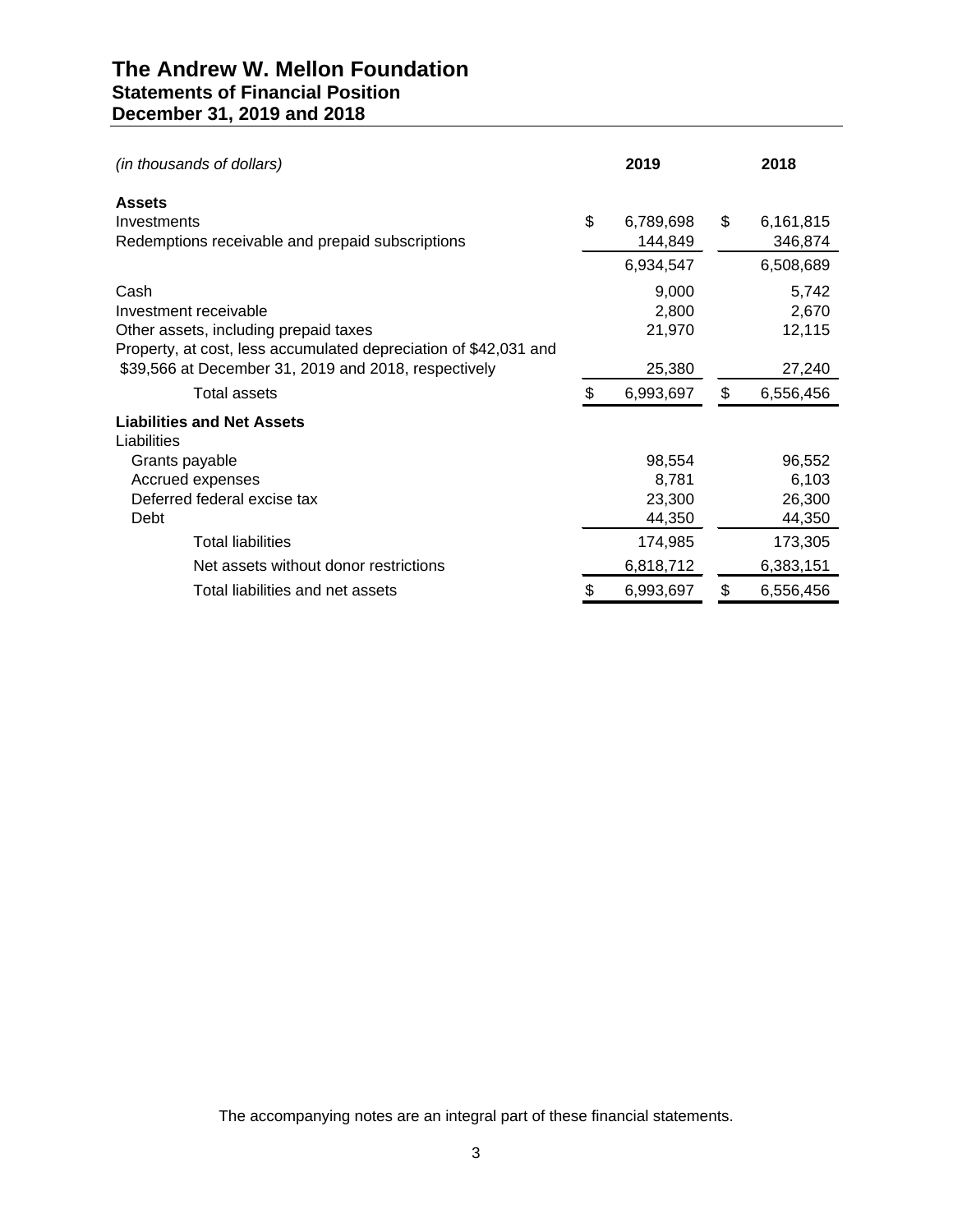# **The Andrew W. Mellon Foundation Statements of Activities Years Ended December 31, 2019 and 2018**

| (in thousands of dollars)                                                     | 2019                                | 2018                                |
|-------------------------------------------------------------------------------|-------------------------------------|-------------------------------------|
| Net investment return                                                         | \$<br>782,880                       | \$<br>54,136                        |
| <b>Expenses</b><br>Program grants                                             | 312,953                             | 309,450                             |
| Grantmaking operations<br><b>Salaries</b><br>Employee benefits<br>Other       | 12,877<br>4,606<br>13,984<br>31,467 | 12,017<br>4,141<br>10,953<br>27,111 |
| Direct charitable activities<br><b>Salaries</b><br>Employee benefits<br>Other | 1,208<br>434<br>1,257<br>2,899      | 1,315<br>454<br>1,131<br>2,900      |
| <b>Total expenses</b>                                                         | 347,319                             | 339,461                             |
| Change in net assets                                                          | 435,561                             | (285, 325)                          |
| Net assets without donor restrictions<br>Beginning of year                    | 6,383,151                           | 6,668,476                           |
| End of year                                                                   | \$<br>6,818,712                     | \$<br>6,383,151                     |

The accompanying notes are an integral part of these financial statements.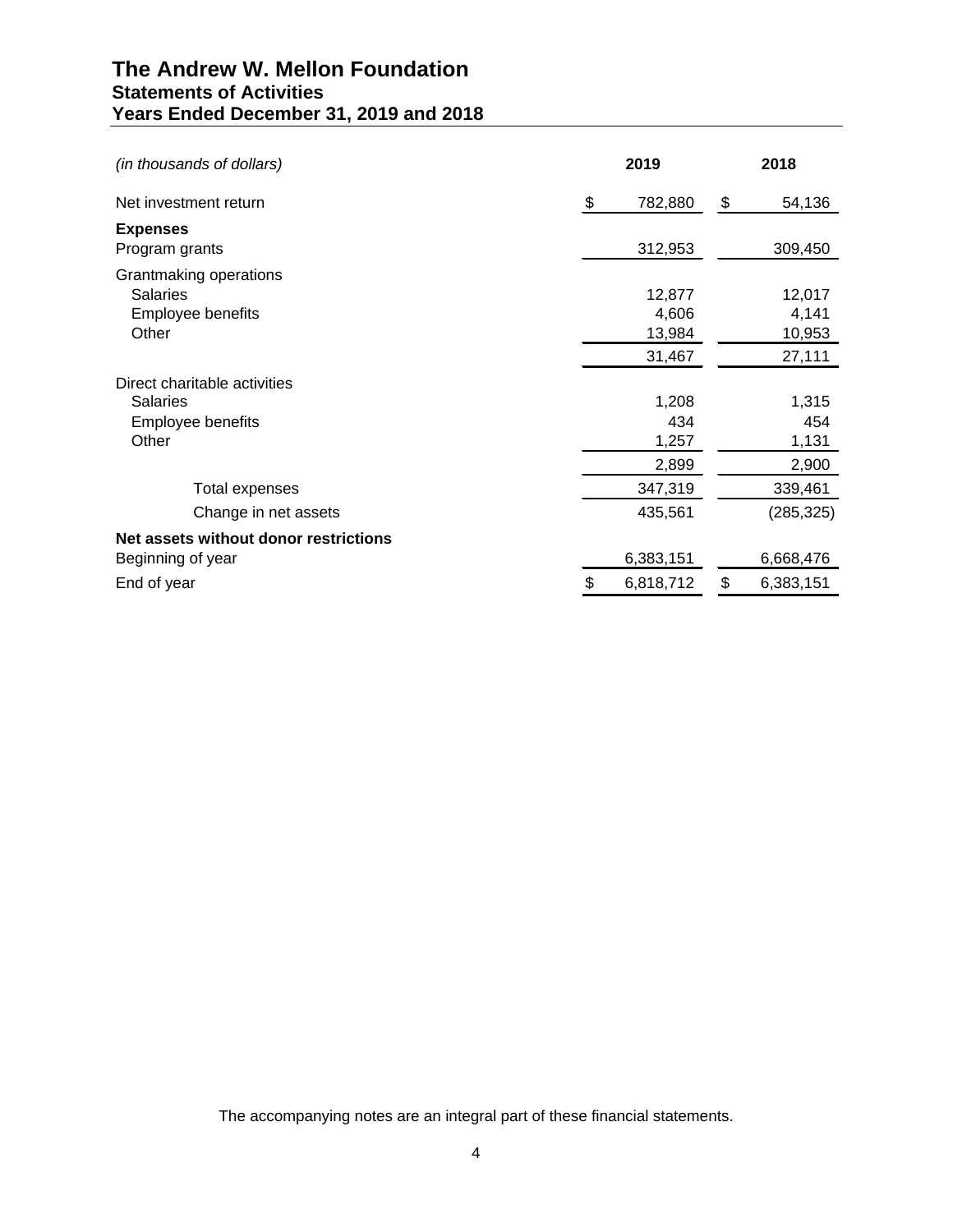| (in thousands of dollars)                                                                                            | 2019          | 2018             |
|----------------------------------------------------------------------------------------------------------------------|---------------|------------------|
| Cash flow from operating activities                                                                                  |               |                  |
| Change in net assets                                                                                                 | \$<br>435,561 | \$<br>(285, 325) |
| Adjustments to reconcile change in net assets without donor<br>restrictions to net cash used by operating activities |               |                  |
| Gain on investments, net                                                                                             | (770, 654)    | (46, 720)        |
| Increase in investment receivable                                                                                    | (130)         | (400)            |
| (Increase) decrease in other assets                                                                                  | (9, 855)      | 2,364            |
| Increase (decrease) in grants payable                                                                                | 2,002         | (4,836)          |
| Increase in accrued expenses                                                                                         | 2,678         | 9                |
| Depreciation and amortization expense                                                                                | 961           | 1,748            |
| Decrease in deferred federal excise tax payable                                                                      | (3,000)       | (8,700)          |
| Total adjustments                                                                                                    | (777,998)     | (56, 535)        |
| Net cash used by operating activities                                                                                | (342,437)     | (341, 860)       |
| Cash flow from investing activities                                                                                  |               |                  |
| Proceeds from sales of and distributions from investments                                                            | 1,415,490     | 1,596,943        |
| Purchases of investments and prepaid subscriptions                                                                   | (1,069,191)   | (1, 251, 739)    |
| Purchases of fixed assets                                                                                            | (604)         | (501)            |
| Net cash provided by investing activities                                                                            | 345,695       | 344,703          |
| Net increase in cash                                                                                                 | 3,258         | 2,843            |
| Cash                                                                                                                 |               |                  |
| Beginning of year                                                                                                    | 5,742         | 2,899            |
| End of year                                                                                                          | \$<br>9,000   | \$<br>5,742      |
| Supplemental disclosure of cash flow information                                                                     |               |                  |
| Taxes paid                                                                                                           | \$<br>2,554   | \$<br>3,030      |
| Supplemental disclosure of noncash investing activities                                                              |               |                  |
| Change in redemptions receivable                                                                                     | \$<br>77,025  | \$<br>(65, 598)  |
| Distributions of securities received from alternative investments                                                    | \$<br>128,761 | \$<br>73,352     |

The accompanying notes are an integral part of these financial statements.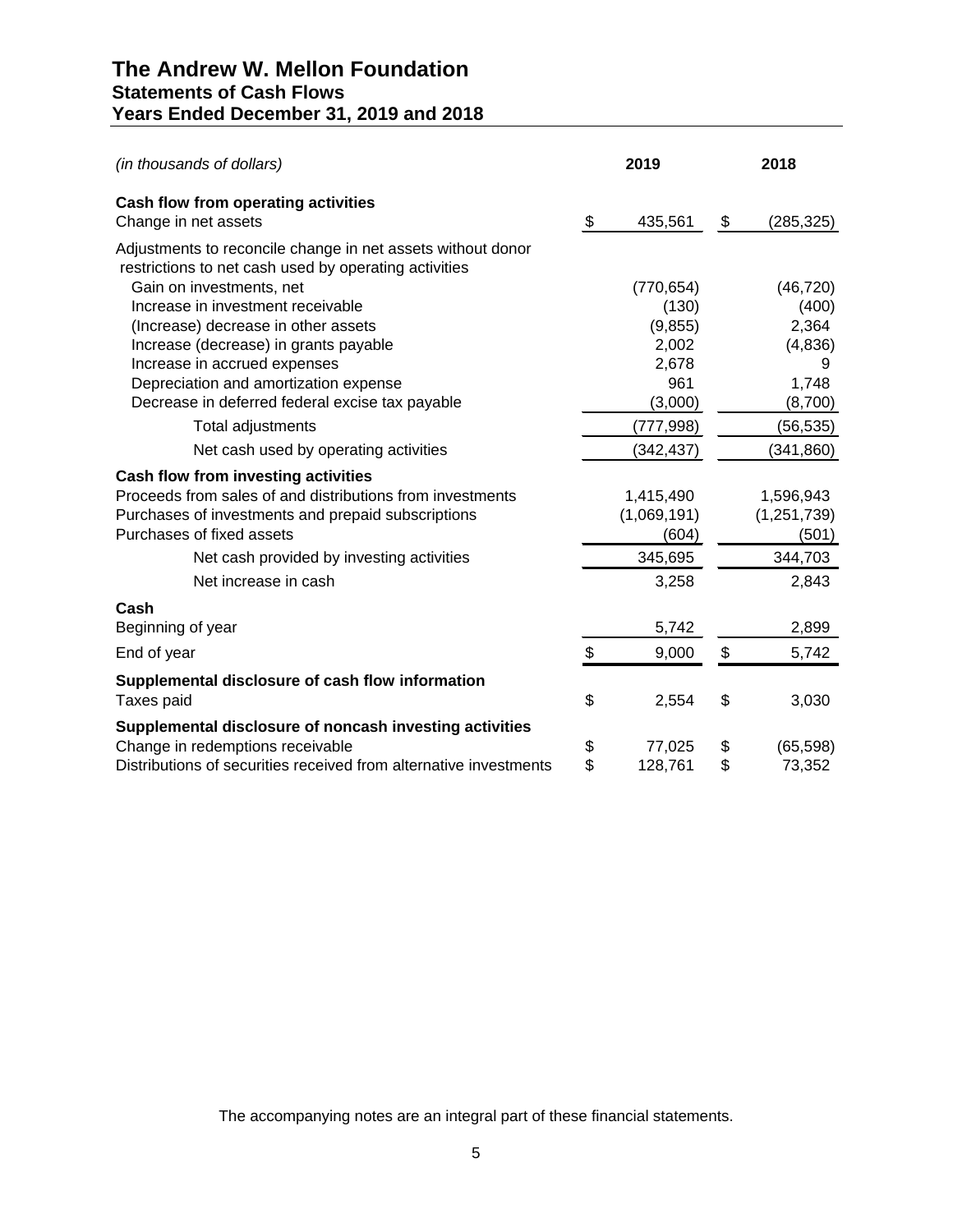## **1. Organization and Summary of Significant Accounting Policies**

The Andrew W. Mellon Foundation (the "Foundation") is a not-for-profit corporation under the laws of the State of New York. The Foundation makes grants in the following core program areas: higher education and scholarship in the humanities; arts and cultural heritage; and scholarly communications.

The financial statements of the Foundation have been prepared in conformity with accounting principles generally accepted in the United States of America ("GAAP"). The significant accounting policies followed are described below.

## **Investments**

The Foundation's financial assets and financial liabilities are stated at fair value which is defined by ASC 820 Fair Value Measurement as the price that would be received to sell an asset or paid to transfer a liability in an orderly transaction between market participants at the measurement date.

The Foundation utilizes the practical expedient in valuing certain of its limited marketability funds, which are investments where ownership is represented by a portion of partnership capital or shares representing a net asset value investment. The practical expedient is an acceptable method under GAAP to determine the fair value of investments that (i) do not have a readily determinable fair value predicated upon a public market, and (ii) have the attributes of an investment company or prepare their financial statements consistent with the measurement principles of an investment company. All of the Foundation's limited marketability funds are valued at net asset value using the practical expedient.

A fair value hierarchy prioritizes the inputs to valuation techniques used to measure fair value. The hierarchy gives the highest priority to unadjusted quoted prices in active markets for identical assets (Level 1 measurements) and the lowest priority to unobservable inputs (Level 3 measurements). The three levels of the fair value hierarchy are as follows:

- Level 1 Inputs that reflect unadjusted quoted prices in active markets for identical assets or liabilities that the Foundation has the ability to access at the measurement date.
- Level 2 Inputs other than quoted prices that are observable for the asset or liability either directly or indirectly, including inputs in markets that are not considered to be active.
- Level 3 Inputs that are unobservable.

Inputs are used in applying the various valuation techniques and refer to the assumptions that market participants use to make valuation decisions. Inputs may include price information, credit data, liquidity statistics and other factors. A financial instrument's level within the fair value hierarchy is based on the lowest level of any input that is significant to the fair value measurement. The Foundation considers observable data to be that market data which is readily available and reliable and provided by independent sources. The categorization of a financial instrument within the hierarchy is therefore based upon the pricing transparency of the instrument and does not necessarily correspond to the Foundation's perceived risk of that instrument.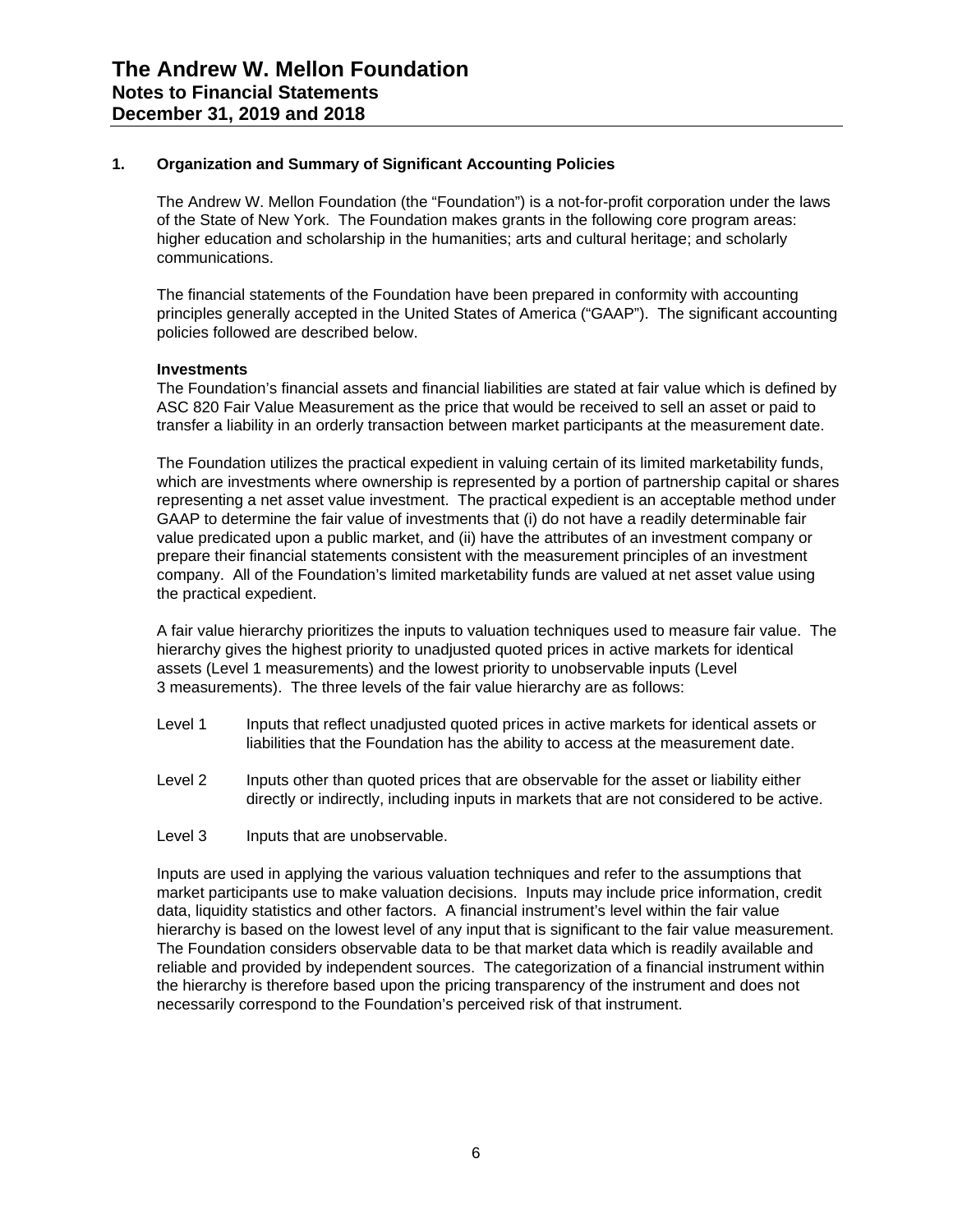Investments whose values are based on quoted market prices in active markets are classified as Level 1 and include active listed equities and certain short term fixed income investments. The Foundation does not adjust the quoted price for such instruments, even in situations where the Foundation holds a large position and a sale of all its holdings could reasonably impact the quoted price.

Investments that trade in markets that are not considered to be active, but are valued based on quoted market prices, dealer quotations, or alternative pricing sources are classified as Level 2. These include certain US government and sovereign obligations, government agency obligations, investment grade corporate bonds and less liquid equity securities.

Investments classified as Level 3 have significant unobservable inputs, as they trade infrequently or not at all. The inputs into the determination of fair value are based upon the best information in the circumstance and may require significant management judgment.

Investments reported at net asset value per share as a practical expedient, are not included within Level 1, 2 or 3 in the fair value hierarchy and are reported separately in the leveling table in Note 2.

Financial instruments such as those described above involve, to varying degrees, elements of market risk and credit risk in excess of the amounts recorded on the Statements of Financial Position. Market risk represents the potential loss the Foundation faces due to the decrease in the value of financial instruments. Credit risk represents the maximum potential loss the Foundation faces due to possible nonperformance by obligors and counterparties as to the terms of their contracts.

The Foundation invests in a variety of fixed income securities and contractual instruments, which by their nature are interest rate sensitive. Changes in interest rates will affect the value of such securities and contractual instruments.

The Foundation's limited marketability funds are primarily made under agreements to participate in limited partnerships and are generally subject to certain withdrawal restrictions. Values for these partnerships, which may include investments in both nonmarketable and market-traded securities, are provided by the general partner and may be based on recent transactions, cash flow forecasts, appraisals and other factors. Investments in these partnerships may be illiquid, and thus there can be no assurance that the Foundation will be able to realize the recorded fair value of such investments in a timely manner.

Realized gains and losses on investments are calculated based on the first-in, first-out identification method.

Redemptions receivable represent estimated proceeds to be received from limited marketability funds where the Foundation has requested either a full or partial redemption. Prepaid subscriptions represent payments made by the Foundation to a limited marketability fund in advance of the date upon which the limited marketability fund recognizes subscriptions.

In accordance with its policy, the Foundation has elected to classify short term liquid investments, including cash equivalents, as Investments.

#### **Grants**

Grant appropriations include both unconditional and conditional grants. Unconditional grants are expensed when appropriated. Certain grants approved by the Trustees are conditional subject to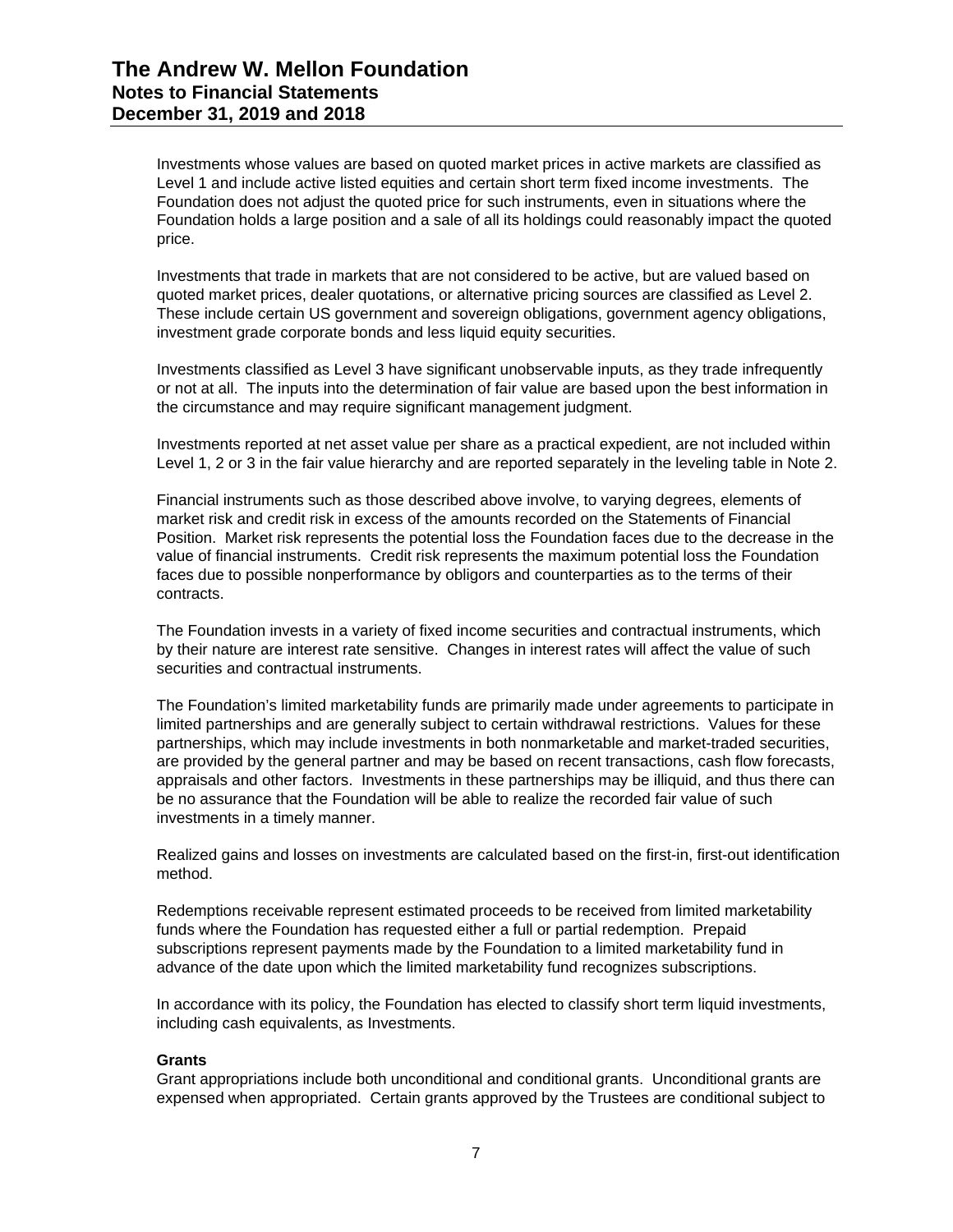the grantee fulfilling specific conditions, most frequently that all or a portion of the grant funds be matched in a specified ratio. Such conditional grants are not recorded as expense until the Foundation determines that the material conditions of the grant are substantially met.

Substantially all grants payable are due within one year and are recorded at face value.

#### **Taxes**

The Foundation qualifies as a tax-exempt organization under Section 501(c) (3) of the Internal Revenue Code and, accordingly, is not subject to federal income taxes. However, the Foundation is subject to a federal excise tax. The Foundation follows the policy of providing for federal excise tax on the net appreciation (both realized and unrealized) of investments. The deferred federal excise tax in the accompanying financial statements represents tax provided on the net unrealized appreciation of investments. Under federal tax law the Foundation cannot carry forward realized losses resulting from the sale of investments. The Foundation is subject to income tax at corporate rates on certain income that is considered unrelated business income under the Internal Revenue Code. The Foundation's tax returns are subject to examination by federal and various state tax authorities. With few exceptions the Foundation is no longer subject to tax examinations for years prior to 2016.

#### **Property**

Property substantially consists of land held at cost, and buildings and their improvements located in New York City. These buildings are depreciated on a straight-line basis over their useful lives, generally twenty-five to twenty-eight years. Building improvements are depreciated over the remaining useful life of the building.

#### **Net Investment Return**

Investment return includes income and realized and unrealized gains or losses on all investments, net of external and internal management expenses, the current provision for federal and state taxes and interest expense. Unrealized gain or loss comprises the change in unrealized appreciation or depreciation on investments, net of deferred federal excise tax provided on such unrealized appreciation. Realized gains or losses include gains or losses realized on the sale of securities and the Foundation's share of the operating results of partnership investments, whether distributed or undistributed.

#### **Expenses**

Grantmaking operations include all costs related to appropriating, paying and administering grants. Direct charitable activities include expenditures primarily for research. Salaries and benefits are allocated to the activities listed above, and also to core administration, based on estimates of the time each staff member devoted to that activity. Core administration expenses are then prorated among the activities listed above based on headcount allocations. Identifiable costs, such as consultants and travel, are charged directly to each activity.

Amounts for program grants, grantmaking operations, and direct charitable activities shown on the Statements of Activities will not agree with the amounts on the Foundation's Form 990PF, the federal excise tax return, because a cash basis is required for reporting the expenses of distribution for tax purposes as contrasted with the accrual basis used in preparing the accompanying financial statements.

### **Use of Estimates**

The preparation of financial statements in accordance with GAAP requires management to make estimates and assumptions that affect the reported amounts of assets and liabilities at the date of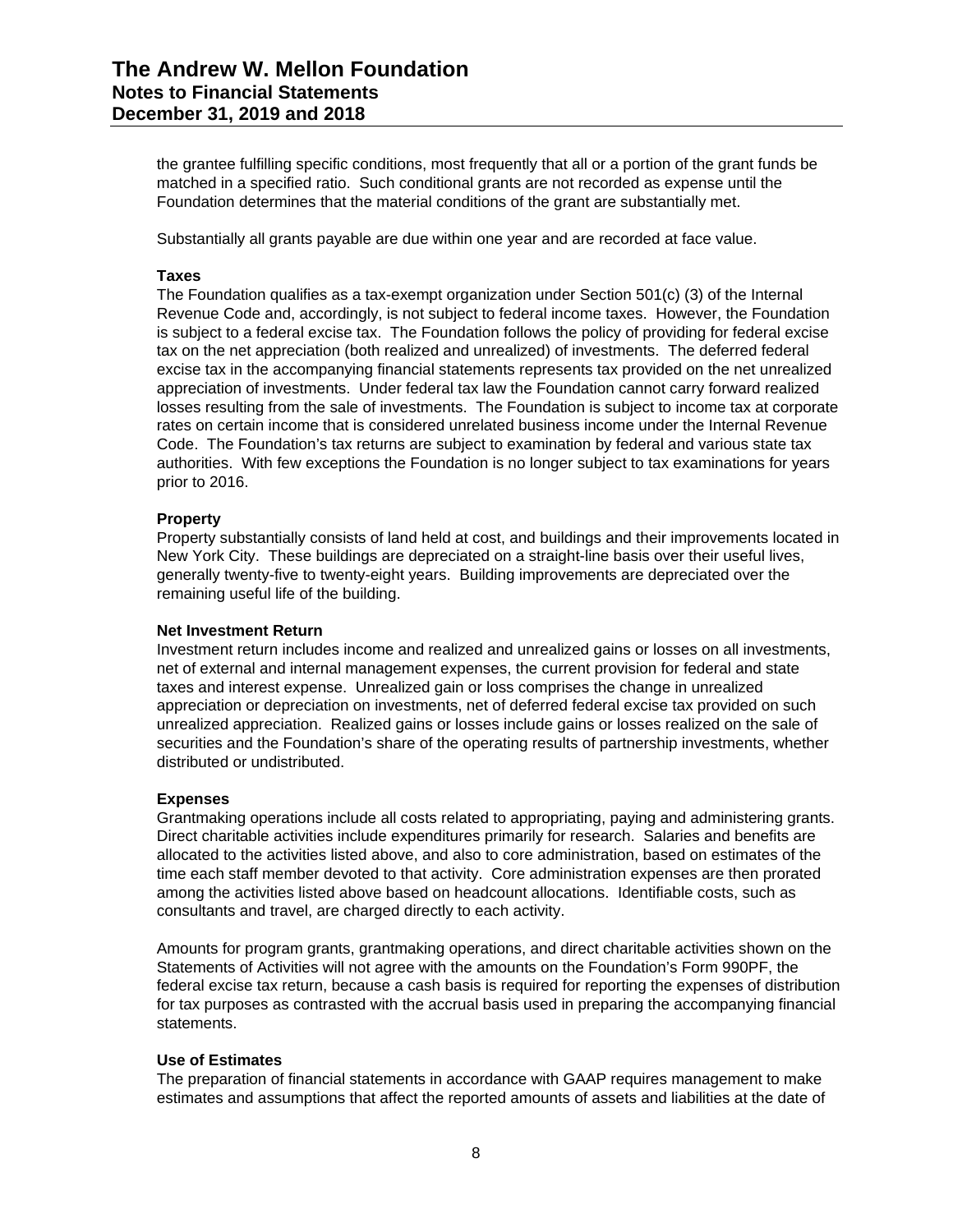the financial statements and the reported amounts of revenues and expenses during the reported periods. Actual results could differ from those estimates.

#### **New Accounting Pronouncements**

In June 2018, the FASB issued Accounting Standards Update 2018-08, Not-for-Profit Entities (Topic 958), Clarifying the Scope and the Accounting Guidance for Contributions Received and Contributions Made ("ASU 2018-08"). This standard provides additional guidance for evaluating whether transactions should be accounted for as contributions (nonreciprocal transactions) or as exchange (reciprocal transactions) subject to other guidance and for determining whether a contribution is conditional or unconditional. The Foundation adopted ASU 2018-08 in 2019 using a modified prospective basis of application and the adoption did not have a material impact on the Foundation's financial statements. The amendments in ASU 2018-08 were applied only to portions of grant expense not yet recognized before the effective date in accordance with prior guidance, and no prior period results were restated.

In February 2016, the FASB issued ASU No. 2016-02, Leases (Topic 842) ("ASU 2016-02"). ASU 2016-02 establishes a right-of-use ("ROU") model that requires a lessee to record a ROU asset and a lease liability on the statement of financial position for all leases with terms longer than 12 months. ASU 2016-02 is effective for fiscal years beginning after December 15, 2018 with early adoption permissible. The Foundation adopted this standard in the current year and the adoption did not have a material impact on the Foundation's financial statements.

In November 2016, the FASB issued ASU No. ASU 2016-18 that addresses the presentation, disclosure, and cash flow classification of restricted cash and requires that the statement of cash flow explains the change during the period in the total of cash, cash equivalents, and amounts generally described as restricted cash or restricted cash equivalents. Entities are also required to reconcile these amounts on the statement of financial position to the statement of cash flows and disclose the nature of the restrictions. The guidance is effective for the Foundation for fiscal years beginning after December 15, 2018. The Foundation adopted this standard in the current year and the adoption did not have a material impact on the Foundation's financial statements.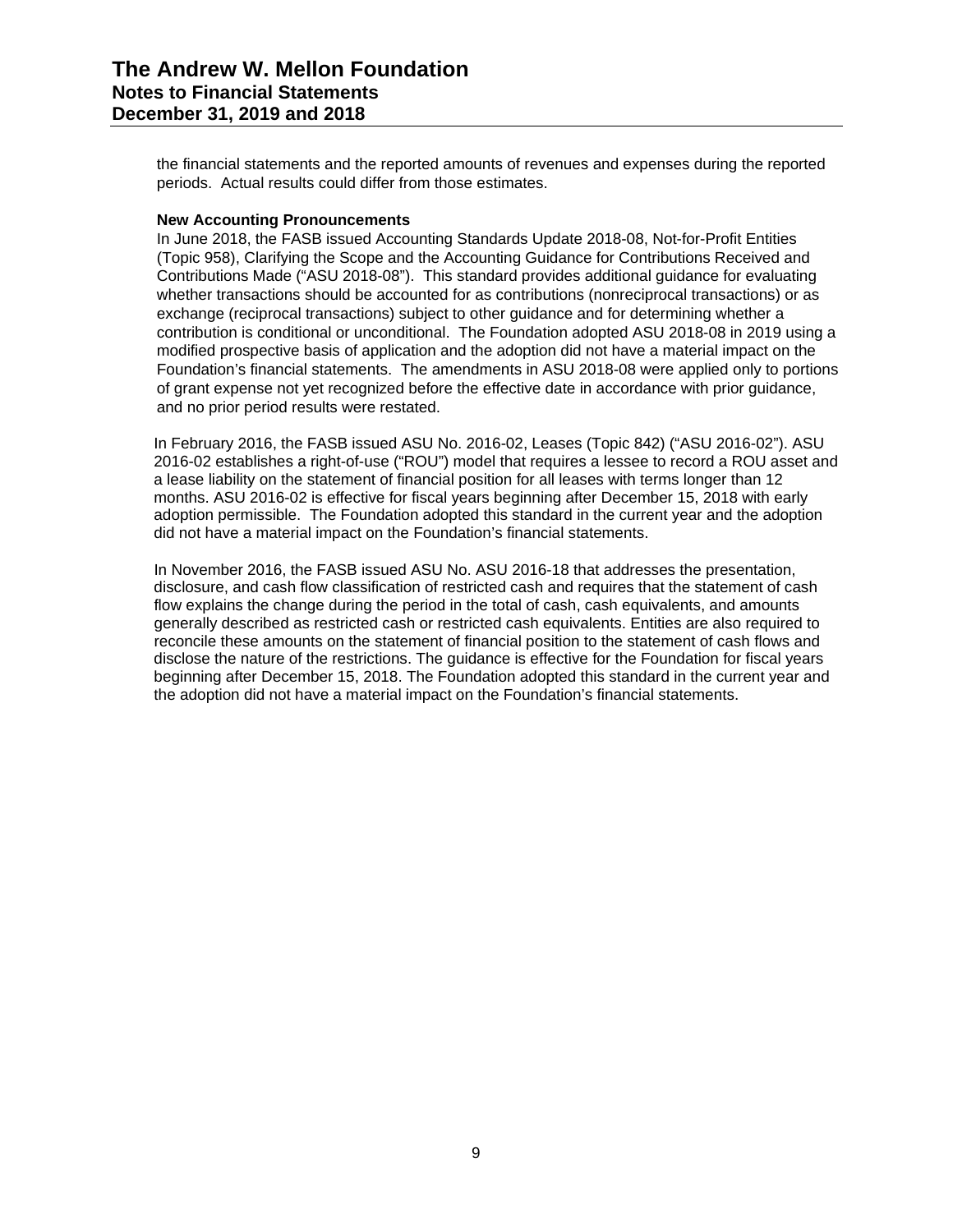# **2. Investments**

Investments held at December 31, 2019 and 2018 are summarized as follows:

|                                                     |                          | 2019 |                    | 2018                     |    |                    |  |
|-----------------------------------------------------|--------------------------|------|--------------------|--------------------------|----|--------------------|--|
| (in thousands of dollars)                           | <b>Fair Value</b>        |      | Cost               | <b>Fair Value</b>        |    | Cost               |  |
| Public equity<br>Fixed income                       | \$<br>259,758<br>442,589 | \$   | 227,232<br>433,853 | \$<br>211,293<br>415,162 | \$ | 198,375<br>422,181 |  |
| Short term                                          | 443,973                  |      | 443,973            | 323,531                  |    | 323,531            |  |
|                                                     | 1,146,320                |      | 1,105,058          | 949,986                  |    | 944,087            |  |
| Limited marketability funds                         |                          |      |                    |                          |    |                    |  |
| Private equity                                      | 3,074,633                |      | 2,015,243          | 2,851,291                |    | 1,901,627          |  |
| Diversified strategies                              | 1,341,531                |      | 1,129,259          | 1,159,256                |    | 1,016,070          |  |
| Public equity                                       | 1,225,911                |      | 859,378            | 1,199,686                |    | 980,860            |  |
|                                                     | 5,642,075                |      | 4,003,880          | 5,210,233                |    | 3,898,557          |  |
| Redemptions receivable                              |                          |      |                    |                          |    |                    |  |
| and prepaid subscriptions<br>Payable from unsettled | 144,849                  |      | 144,849            | 346,874                  |    | 346,874            |  |
| security transactions<br>Receivable from unsettled  | (362)                    |      | (362)              | (474)                    |    | (474)              |  |
| security transactions                               | 1,665                    |      | 1,665              | 2,070                    |    | 2,070              |  |
|                                                     | \$<br>6,934,547          | \$   | 5,255,090          | \$<br>6,508,689          | \$ | 5,191,114          |  |

The classification of investments by level within the valuation hierarchy as of December 31, 2019 is as follows:

| (in thousands of dollars)                                                                | Quoted<br><b>Prices</b><br>(Level 1) | <b>Significant</b><br><b>Observable</b><br><b>Inputs</b><br>(Level 2) |     | <b>Significant</b><br><b>Unobservable</b><br><b>Inputs</b><br>(Level 3) | <b>Investments at</b><br><b>Net Asset</b><br>Value | Total                               |
|------------------------------------------------------------------------------------------|--------------------------------------|-----------------------------------------------------------------------|-----|-------------------------------------------------------------------------|----------------------------------------------------|-------------------------------------|
| Public equity                                                                            | \$<br>259,743                        | \$<br>15                                                              | -\$ |                                                                         | \$                                                 | \$<br>259,758                       |
| Fixed income                                                                             |                                      | 442.589                                                               |     |                                                                         |                                                    | 442,589                             |
| Short term                                                                               | 443,973                              |                                                                       |     |                                                                         |                                                    | 443,973                             |
| Limited marketability funds<br>Private equity<br>Diversified strategies<br>Public equity |                                      |                                                                       |     |                                                                         | 3,074,633<br>1,341,531<br>1,225,911                | 3,074,633<br>1,341,531<br>1,225,911 |
|                                                                                          | \$<br>703,716                        | \$<br>442,604                                                         | \$  |                                                                         | \$<br>5,642,075                                    | 6,788,395                           |
| Redemptions receivable<br>Payable from unsettled                                         |                                      |                                                                       |     |                                                                         |                                                    | 144,849                             |
| security transactions<br>Receivable from unsettled                                       |                                      |                                                                       |     |                                                                         |                                                    | (362)                               |
| security transactions                                                                    |                                      |                                                                       |     |                                                                         |                                                    | 1,665                               |
|                                                                                          |                                      |                                                                       |     |                                                                         |                                                    | \$<br>6,934,547                     |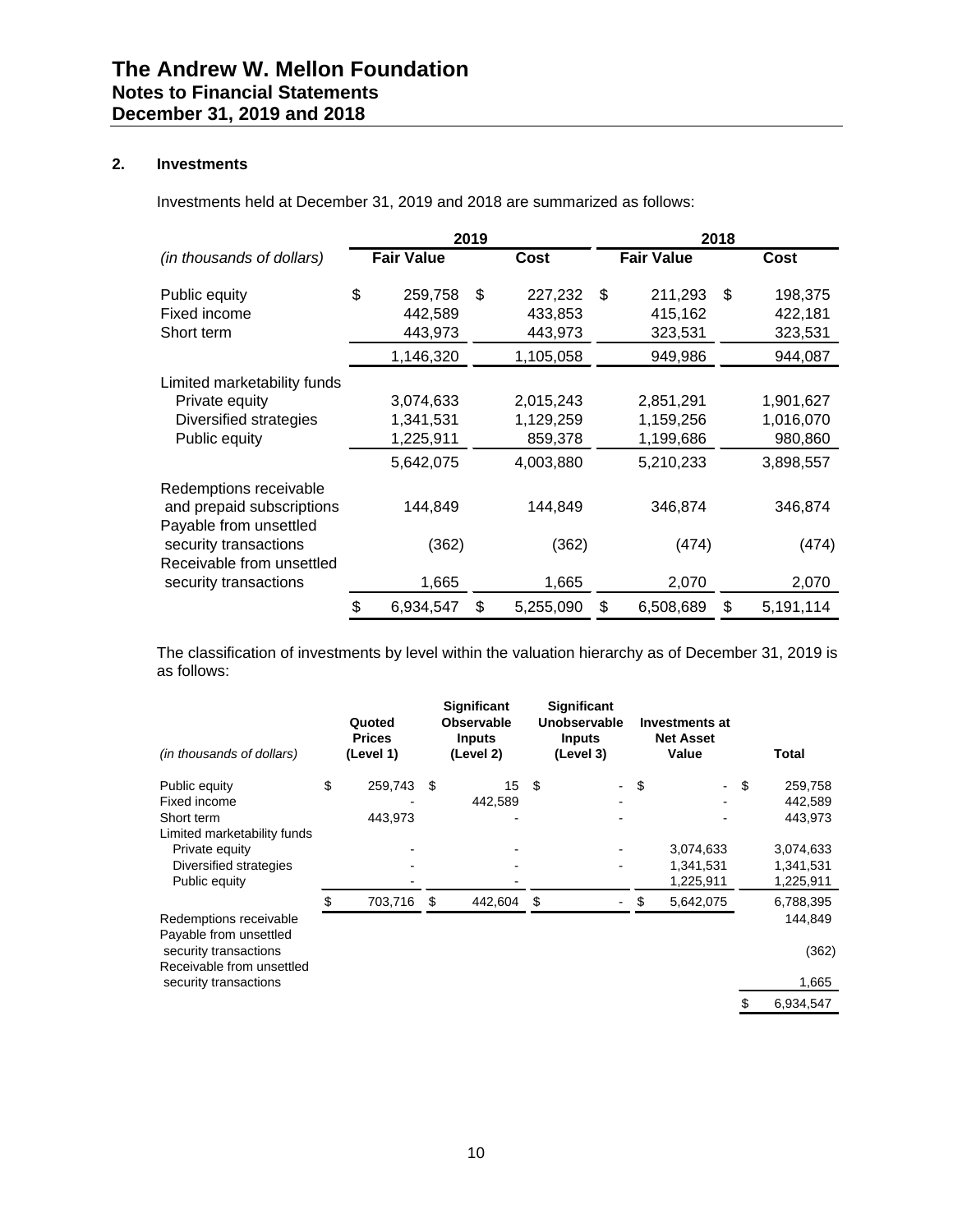The classification of investments by level within the valuation hierarchy as of December 31, 2018 is as follows:

| (in thousands of dollars)                                                    | Quoted<br><b>Prices</b><br>(Level 1) | <b>Significant</b><br><b>Observable</b><br><b>Inputs</b><br>(Level 2) | Significant<br><b>Unobservable</b><br><b>Inputs</b><br>(Level 3) | <b>Investments at</b><br><b>Net Asset</b><br>Value |     | Total                  |
|------------------------------------------------------------------------------|--------------------------------------|-----------------------------------------------------------------------|------------------------------------------------------------------|----------------------------------------------------|-----|------------------------|
| Public equity<br>Fixed income                                                | \$<br>211,270                        | \$<br>23<br>415,162                                                   | \$                                                               | \$<br>$\blacksquare$                               | -\$ | 211,293<br>415,162     |
| Short term<br>Limited marketability funds                                    | 323,531                              |                                                                       |                                                                  |                                                    |     | 323,531                |
| Private equity<br>Diversified strategies                                     |                                      |                                                                       |                                                                  | 2,851,291<br>1,159,256                             |     | 2,851,291<br>1,159,256 |
| Public equity                                                                |                                      |                                                                       |                                                                  | 1,199,686                                          |     | 1,199,686              |
|                                                                              | \$<br>534,801                        | \$<br>415,185                                                         | \$                                                               | \$<br>5,210,233                                    |     | 6,160,219              |
| Redemptions receivable<br>and prepaid subscription<br>Payable from unsettled |                                      |                                                                       |                                                                  |                                                    |     | 346,874                |
| security transactions<br>Receivable from unsettled                           |                                      |                                                                       |                                                                  |                                                    |     | (474)                  |
| security transactions                                                        |                                      |                                                                       |                                                                  |                                                    |     | 2,070                  |
|                                                                              |                                      |                                                                       |                                                                  |                                                    | \$  | 6,508,689              |

Set forth below is additional information pertaining to limited marketability funds valued at net asset value as of December 31, 2019 and 2018:

|                           |                 | <b>Fair Value</b> |           | <b>Redemption</b><br>Frequency                                                            | <b>Redemption</b><br><b>Notice</b> |  |
|---------------------------|-----------------|-------------------|-----------|-------------------------------------------------------------------------------------------|------------------------------------|--|
| (in thousands of dollars) | 2019            |                   | 2018      | Ranges                                                                                    | Period                             |  |
| Private equity (1)        | \$<br>3,074,633 | S.                | 2,851,291 | Not applicable                                                                            | Not applicable                     |  |
| Diversified (2)           | 1,341,531       |                   | 1,159,256 | For 7% of Diversified investments<br>redemption not permitted<br>during life of the fund. | Not applicable                     |  |
|                           |                 |                   |           | Quarterly to 12 Months                                                                    | 15-90 Days                         |  |
| Public equity (3)         | 1,225,911       |                   | 1,199,686 | Monthly to 36 Months                                                                      | 10-90 Days                         |  |
|                           | \$<br>5,642,075 | S                 | 5,210,233 |                                                                                           |                                    |  |

- (1) This category includes investments in private equity, venture capital, buyout, real estate and energy-related funds. These funds invest both domestically and internationally across a broad spectrum of industries. Generally these funds cannot be redeemed; instead, the nature of the investments is that distributions will be received as the underlying investments of the fund are liquidated. Unfunded commitments at December 31, 2019 were \$1.31 billion compared to \$1.20 billion at December 31, 2018.
- (2) This category includes investments in funds that invest in a variety of privately held and publicly available securities, including equities, corporate and government bonds, convertibles and derivatives, and includes investments in domestic and international markets. The Foundation estimates that approximately 60% of the value of these funds can be redeemed within 12 months. Unfunded commitments at December 31, 2019 were \$51 million compared to \$42 million at December 31, 2018.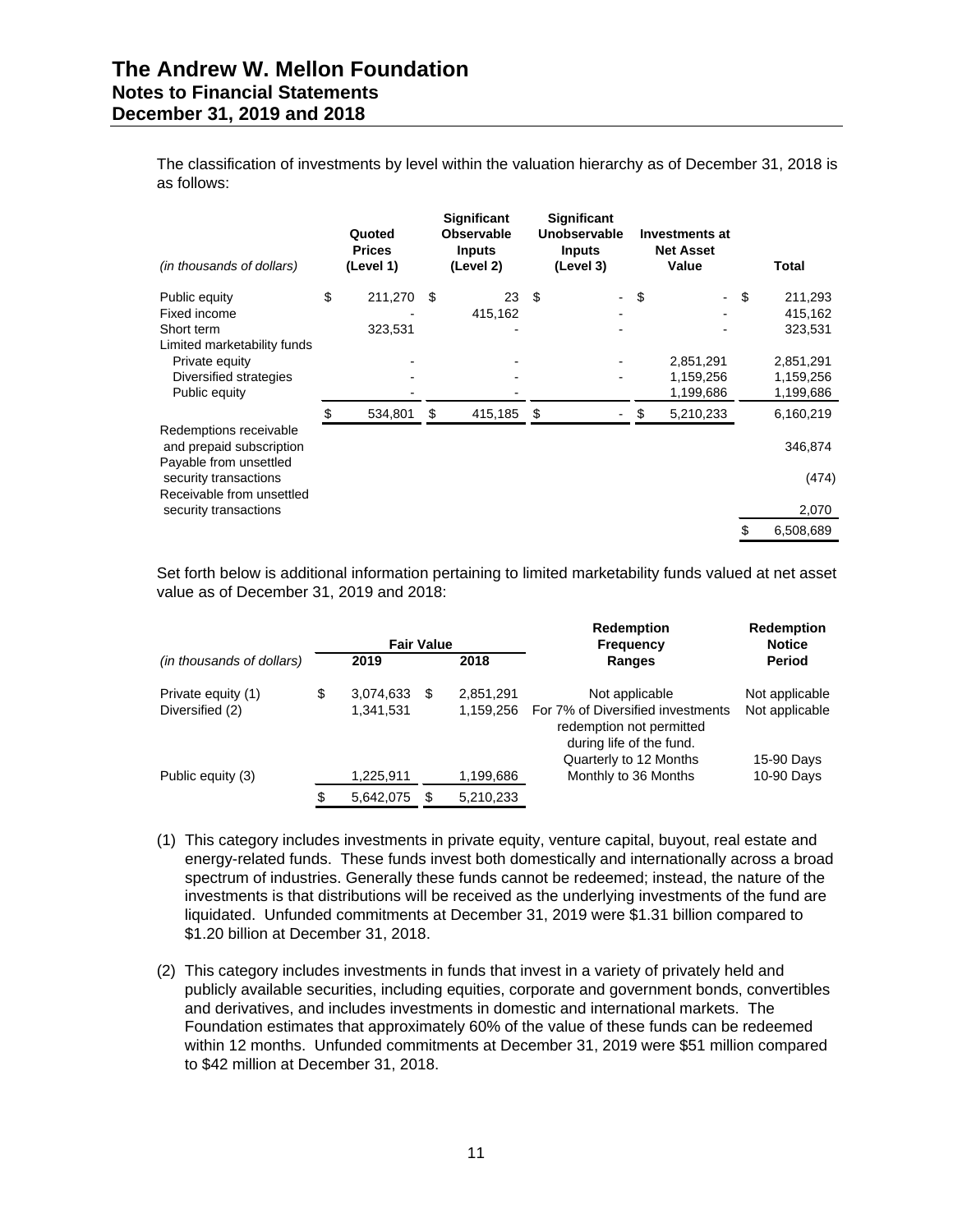(3) This category includes investments in funds that invest long and short in international and domestic securities, primarily in equity securities and investments in derivatives. The Foundation estimates that approximately 88% of the value of these funds can be redeemed within 12 months. There are no unfunded commitments in this category.

# **3. Debt**

Debt at December 31, 2019 and 2018 consists of \$44.4 million of Variable Rate Bonds ("Bonds") with a balloon payment of principal due at the maturity date of December 1, 2032. Interest for the Bonds is reset weekly by the Foundation's bond agent. Bond holders have the right to tender their bonds to the bond agent weekly, and the agent has an obligation to remarket such bonds. Bonds that cannot be remarketed must be redeemed by the Foundation. The average interest rate applicable in 2019 and 2018 for the Bonds was 2.27% and 1.96%, respectively. Interest incurred, exclusive of amortization of deferred bond issuance costs and fees, was \$1.0 million and \$868 thousand in 2019 and 2018, respectively.

The Foundation maintains a \$200 million committed revolving line of credit and a \$100 million uncommitted line of credit ("Credit Agreements") which mature on April 17, 2021. At December 31, 2019 and December 31, 2018 no borrowings were outstanding under the Credit Agreements. Subsequent to December 31, 2019, the Foundation borrowed \$200 million from its committed line of credit which remains outstanding. Borrowings under the Credit Agreements are to be used to pay grants or other qualifying distributions. The interest rate on borrowings under the Credit Agreements is LIBOR plus 40 basis points.

The Foundation is in compliance with the financial covenants, as applicable, in its Bonds and Credit Agreements as of December 31, 2019 and 2018.

#### **4. Taxes**

The Internal Revenue Code ("Code") imposes an excise tax on private foundations equal to two percent of net investment income (principally interest, dividends, and net realized capital gains, less expenses incurred in the production of investment income). This tax is reduced to one percent when a foundation meets certain distribution requirements under Section 4940(e) of the Code. The Foundation qualified for the one percent rate in 2019 and 2018. Under the provisions of the Tax Cut and Jobs Act of 2017 the Foundation is entitled to a refund of \$6.1 million for certain alternative minimum taxes paid in prior years. This refund was recorded in the current provision as a federal unrelated business tax benefit in 2019, and is included within Other assets on the Statements of Financial Position and within Net investment return on the Statements of Activities.

In December 2019, the Further Consolidated Appropriations Act was enacted. This act, among other matters, set the excise tax rate for private foundations at 1.39% starting in 2020.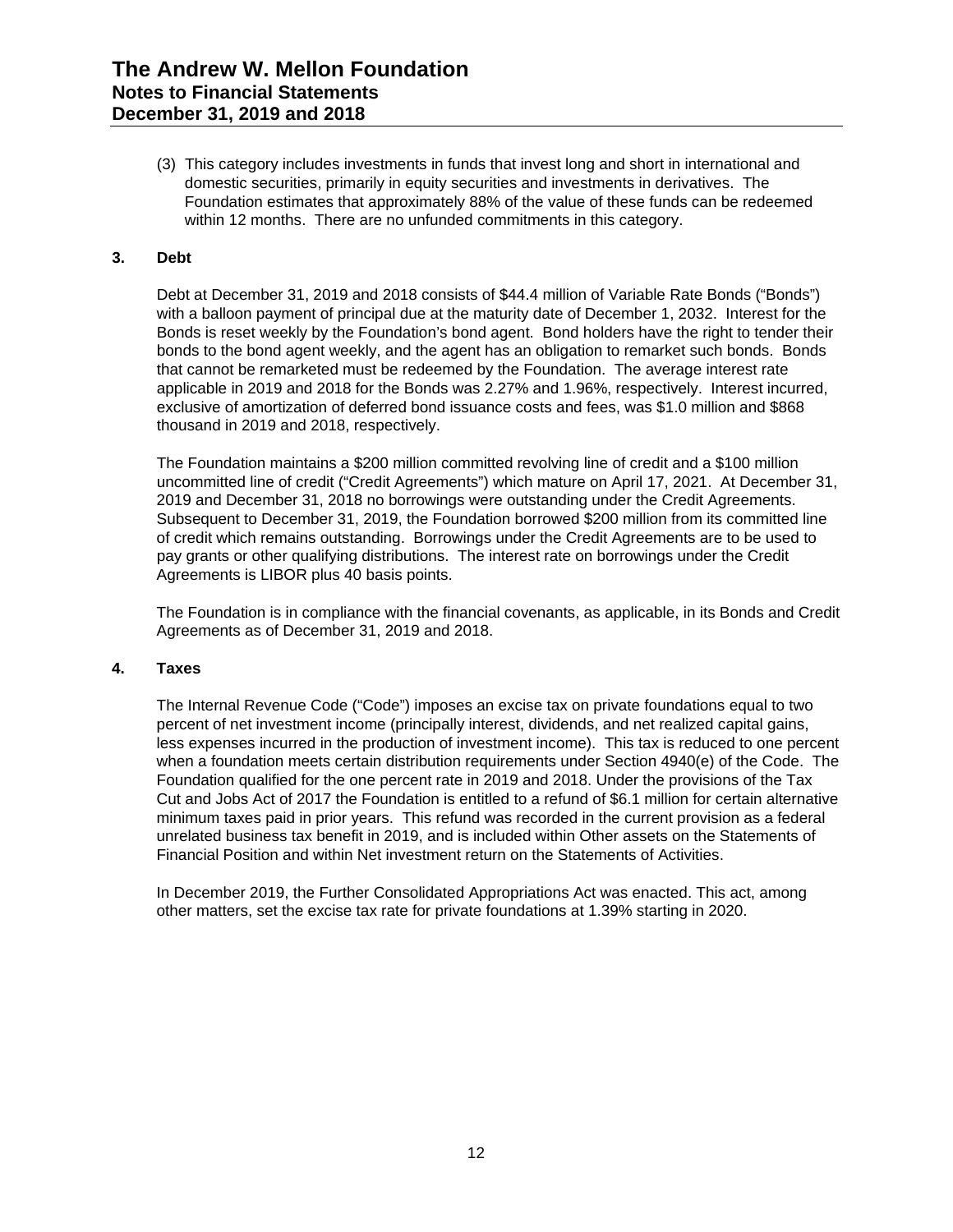Certain income defined as unrelated business income by the Code may be subject to tax at ordinary corporate rates. The current and deferred provision (benefit) for taxes for 2019 and 2018 are as follows:

| (in thousands of dollars)                                                                                                                 |     | 2019              |    | 2018           |
|-------------------------------------------------------------------------------------------------------------------------------------------|-----|-------------------|----|----------------|
| <b>Current (benefit) provision</b><br>Federal excise tax on net investment income<br>Federal and state taxes on unrelated business income | \$. | 4.877<br>(7, 143) | S  | 4,689<br>1,157 |
|                                                                                                                                           | S.  | (2,266)           | \$ | 5,846          |
| Deferred (benefit)<br>Change in unrealized appreciation (1)                                                                               |     | (3,000)           | S  | (8,700)        |

(1) The deferred tax (benefit) is reflected in Net investment return on the Statement of Activities and represents the change in net investment return at 1.39%, the excise tax rate effective in 2020 compared to 2% in the prior period. The effect of using the lower excise tax rate of 1.39% reduced the deferred federal excise tax liability by \$10.3 million in 2019.

# **5. Grants**

Grant payable activity consisted of the following:

| (in thousands of dollars)     | 2019      |    | 2018       |
|-------------------------------|-----------|----|------------|
| Grants payable at January 1   | 96.552    | S  | 101,388    |
| Grant expense                 | 312.953   |    | 312.004    |
| Less: Grants paid             | (310.951) |    | (316, 840) |
| Grants payable at December 31 | 98.554    | \$ | 96.552     |

Conditional grants were \$5.51 million at December 31, 2019.

Grants payable at December 31, 2019 are to be paid in future years as follows:

(*in thousands of dollars* )

| <b>Year Payable</b> |              |
|---------------------|--------------|
| Within one year     | \$<br>87,811 |
| Two years           | 5,580        |
| Three years         | 2,082        |
| Four years          | 1,469        |
| Five years          | 1,219        |
| Thereafter          | 393          |
|                     | \$<br>98,554 |